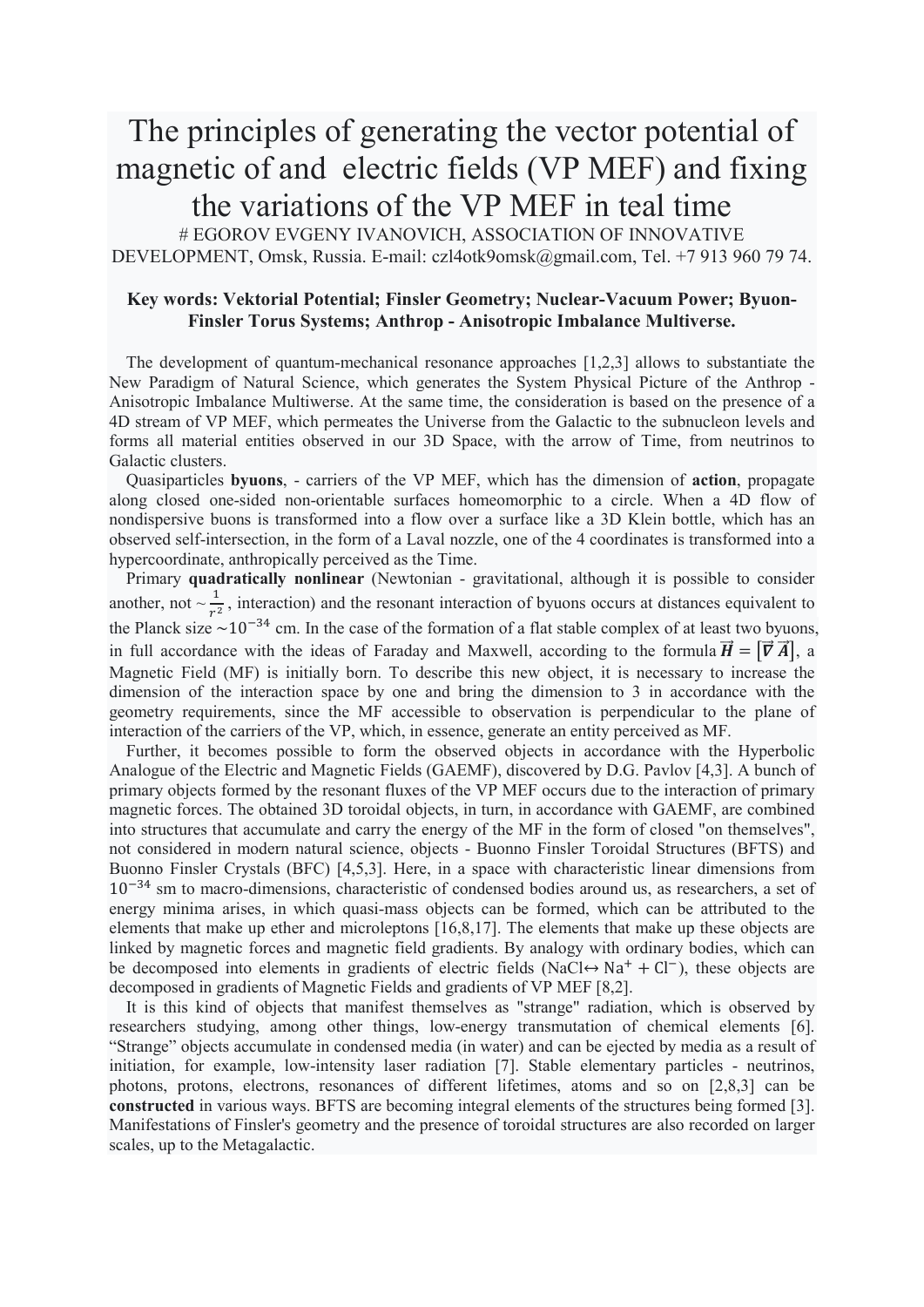Considering the **practice** of discovering and researching Parallel Worlds [9], we can talk about the completeness of the primary construction of the picture of the 4-dimensional Anthrop - Anisotropic Imbalance Multiverse in accordance with the New Paradigm of Natural Science.

The presence of the initial one-dimensional flow of the VP MEP, which propagates along one-sided non-orientable surfaces, homeomorphic to a two-dimensional circle, with an increase in dimensionality at each step of designing the required object, makes it possible to understand, reproduce, and develop A.V. Vachaeva-N.I. Ivanov [10]; Monoharana et al. [11]; Puthoff and Targ [12]; V.S. Grebennikov [13]; Vysotskiy V.I., Kornilova A.A. [14]; Filimonenko I.S. [15]; J. Hutchison and other researchers.

Due to the fact that the primary - the Universal flow of the VP MEF carries enormous energies (1.9∙  $10^{11}$  gaus sm), it is possible, using fairly simple devices, to register the variability of these energy flows in real Time using fairly simple equipment. Namely: Procedures for accurate weighing of bodies containing magnetic elements (compass, for example) and asymmetric torsional balance of high sensitivity [3,18].

In general, even now we can talk about **practices** related to: 1) Achievement of intra-nucleon energies by orders of magnitude superior to nuclear ones; 2) Devices for movement in space and time, fundamentally different from those used; 3) Communication systems based on a different ideology and not limited to the generation and propagation of Maxwell-Hertz radio waves; 4) Methods of processing condensed materials; 5) By influencing biological objects at the level of membrane-cellular, mitochondrial-energy and mediator processes.

## LITERATURE

[1] *Ю.А. Бауров, Ю.Н. Бабаев, В.К. Аблеков* Об одной модели слабого, сильного и электромагнитного взаимодействий.// - М.- ДАН. - 1981. - Т.259. - № 5. - С.1080-1084.

[2] *U.A.Baurov, I.F.Malov* On the Nature of Dark Matter and Dark Energy// J.Mod.Phys..- 2010. - № 1. - С. 17-32.

[3] *Егоров Е.И.* Векторный Потенциал Магнитного и Электрического Полей (ВП МЭП). Структурирование торсионных полей и эфира. Правила работы и перспективы использования.//-Омск.-Издательство Омского Государственного Технического Университета.-2019.- Монография. ISBN 9878-5-8149-2919-8.

[4] *Д.Г. Павлов* Гиперболический аналог электромагнитного поля.//- Гиперкомплексные числа в геометрии и физике.- № 1 (**13**).- т.7.-2010.- с. 3 – 15.

[5] *Д.Г. Павлов, С.С. Кокарев* Алгебраическая единая теория пространства – времени и Материи на плоскости двойной переменной.//- Гиперкомплексные числа в Геометрии и физике.- № 2(14).- том 7.-2010.- с.11-38 .

[6] *Л.И. Уруцкоев, В.И. Ликсонов, В.Г. Циноев* Экспериментальное обнаружение «странного» излучения и трансформация химических элементов*//* Прикладная физика.- 2000.- № 4.- С.83-100.

[7] *В.В. Евмененко, Ю.И. Малахов, Перевозчиков Н.Ф., Шарихин В.Ф.* Регистрация высокоэнергетического излучения, наблюдаемого при взаимодействии лазерного излучения с омагниченной водой.// «Академия тринитаризма».- М.-Эл. № 77-6567. Публ. 17905.- 15.02.2013 г.

[8] *Е.И. Егоров* Квантово- геометрическая гравитация. Векторный Потенциал электрического и магнитного полей, как системообразующий фактор Мультивселенной.//- Омск.- Из-во ОмГУ.- 2014.- ISBN 978-5-7779-1649-5.